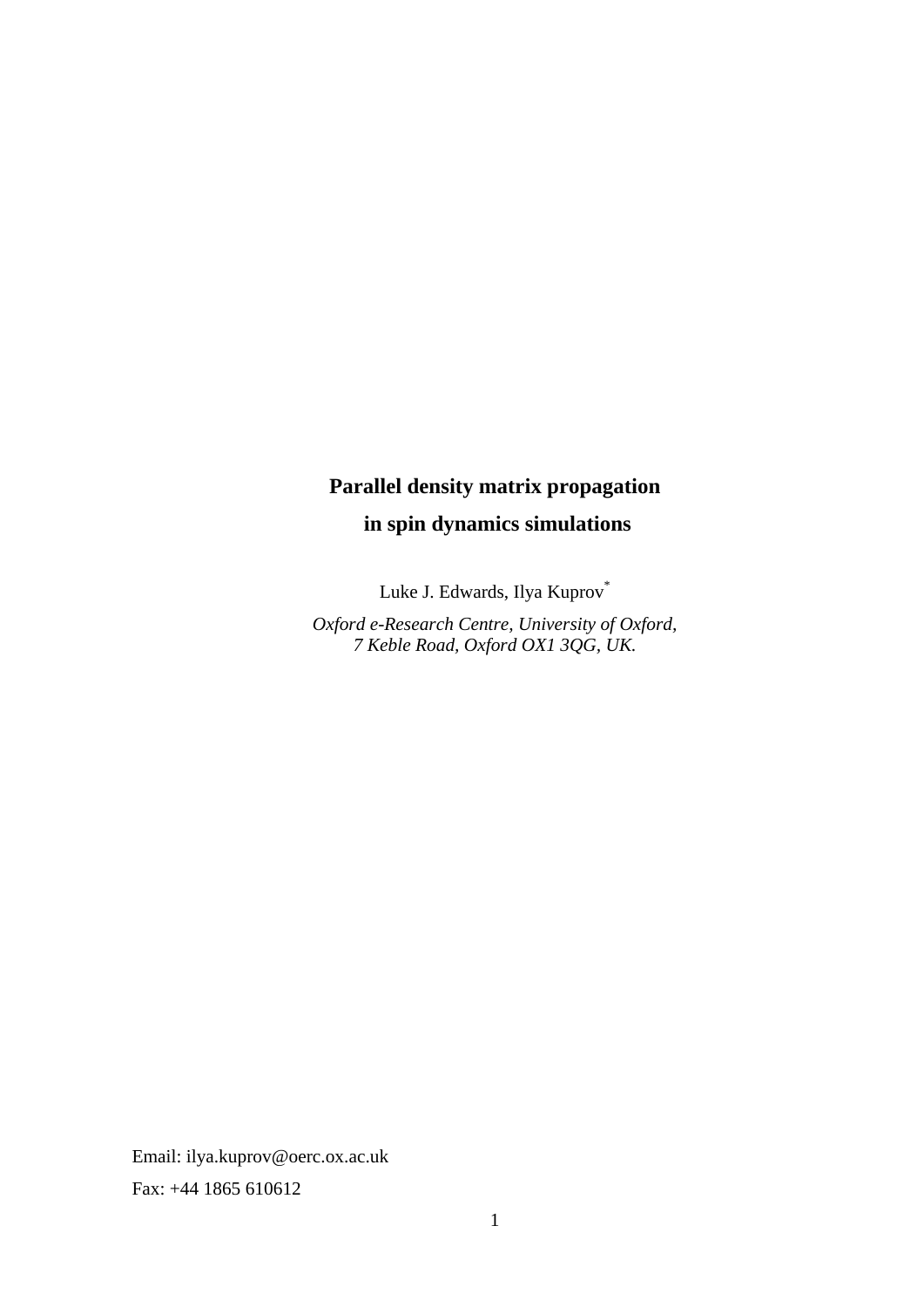## **Abstract**

Several methods for density matrix propagation in distributed computing environments, such as clusters and graphics processing units, are proposed and evaluated. It is demonstrated that the large communication overhead associated with each propagation step (two-sided multiplication of the density matrix by an exponential propagator and its conjugate) may be avoided and the simulation recast in a form that requires virtually no inter-thread communication. Good scaling is demonstrated on a 128-core (16 nodes, 8 cores each) cluster.

# **Keywords**

spin dynamics, parallel computation, diagonalization-free methods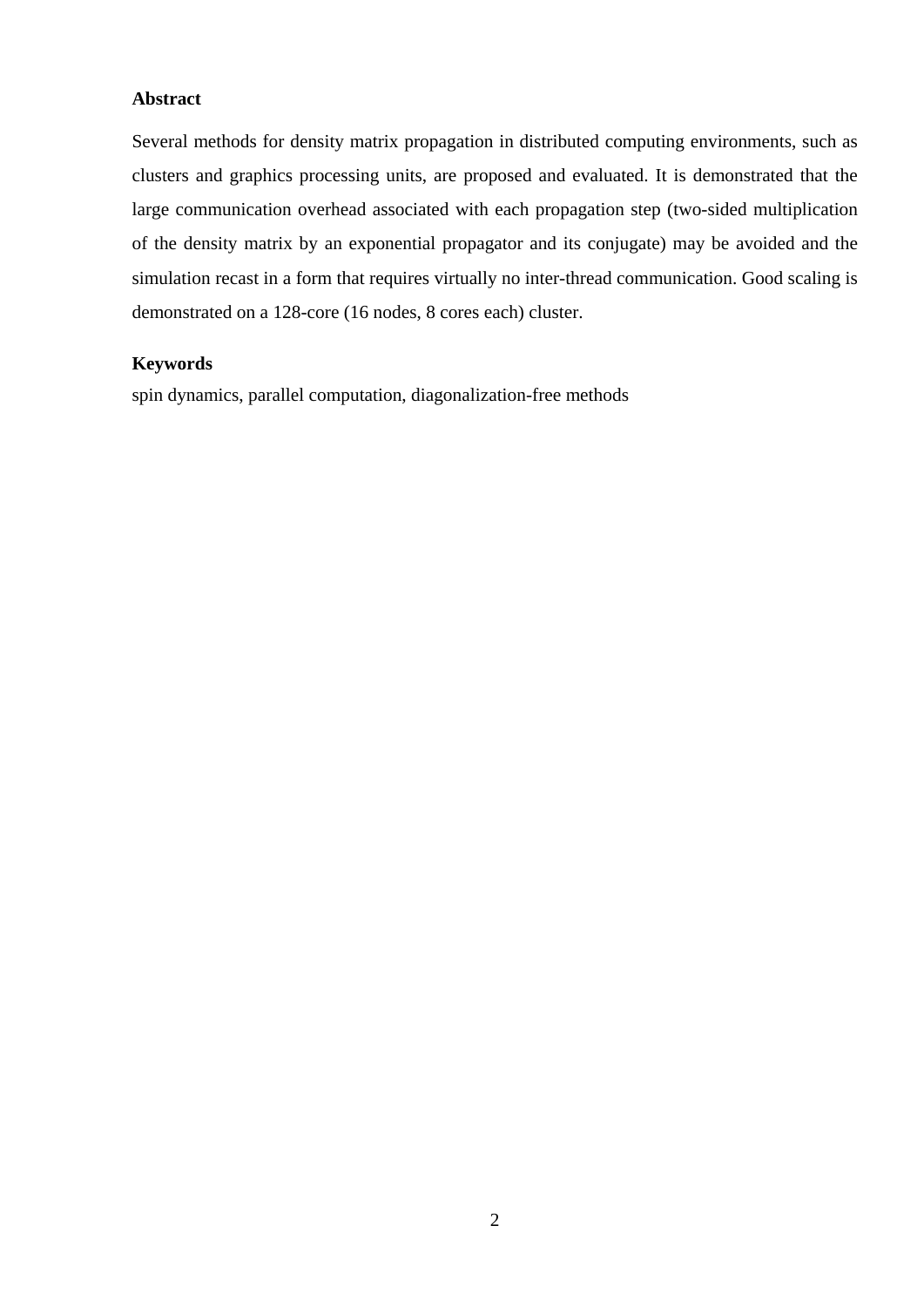#### **1. Introduction**

In common with much of quantum theory the theoretical formalism of spin dynamics is not easily adaptable to parallel computing architectures – matrix operations in both the frequency domain (Hamiltonian diagonalization) and the time domain (density matrix propagation) have large communication overheads, resulting in poor scaling with respect to the number of CPUs on both clusters and shared-memory systems. Situations where a simulation contains multiple independent blocks (*e.g.* different orientations in a powder average or different slices in a multidimensional experiment) are straightforward and have already been treated in the literature<sup>1,2</sup> as well as implemented in mainstream simulation software packages<sup>3,4</sup>. However a parallel simulation of a single large spin system is considerably harder and requires alterations to the formalism as well as the simulation algorithms to expose the parallel stages and minimize the thread communication overhead.

Frequency domain simulations of large spin systems face insurmountable difficulties regardless of computer architecture – while the Hamiltonian itself is often sparse, its eigenvectors are nearly always dense meaning that a terabyte of storage (a generous allowance) would only accommodate 20 spins and any improvement would be logarithmic. Full diagonalization of Hamiltonians with dimension in excess of  $10^5$  (*i.e.* with more than about 17 spins) is not at present realistic<sup>5</sup>, although some progress has recently been made with simulations that only seek a few specific eigenvalue-eigenvector pairs<sup>6</sup>. Even matrix-vector multiplications can be hard to parallelize due to unpredictable fluctuations in the non-zero count between the blocks of the various  $\arctan^7$ .

Time domain spin dynamics simulations are easier, particularly if restricted state spaces can be used<sup>8</sup>, because small step propagators normally inherit the sparsity of the Hamiltonian<sup>5</sup>. The parallelization problem in the time domain is therefore reduced to finding a parallel algorithm for density matrix propagation. This issue has been investigated for optimal control problems<sup>9</sup>, symplectic propagation of large regular spin lattices<sup>10</sup> and observable dynamics in spin systems<sup>11</sup>. The primary obstacle is that propagation steps under the Liouville - von Neumann equation involve double-sided matrix multiplication,

$$
\frac{d\hat{\rho}(t)}{dt} = -i \Big[ \hat{H}, \hat{\rho}(t) \Big] \quad \Rightarrow \quad \hat{\rho}(t + \Delta t) = e^{-i\hat{H}\Delta t} \hat{\rho}(t) e^{i\hat{H}\Delta t}, \tag{1}
$$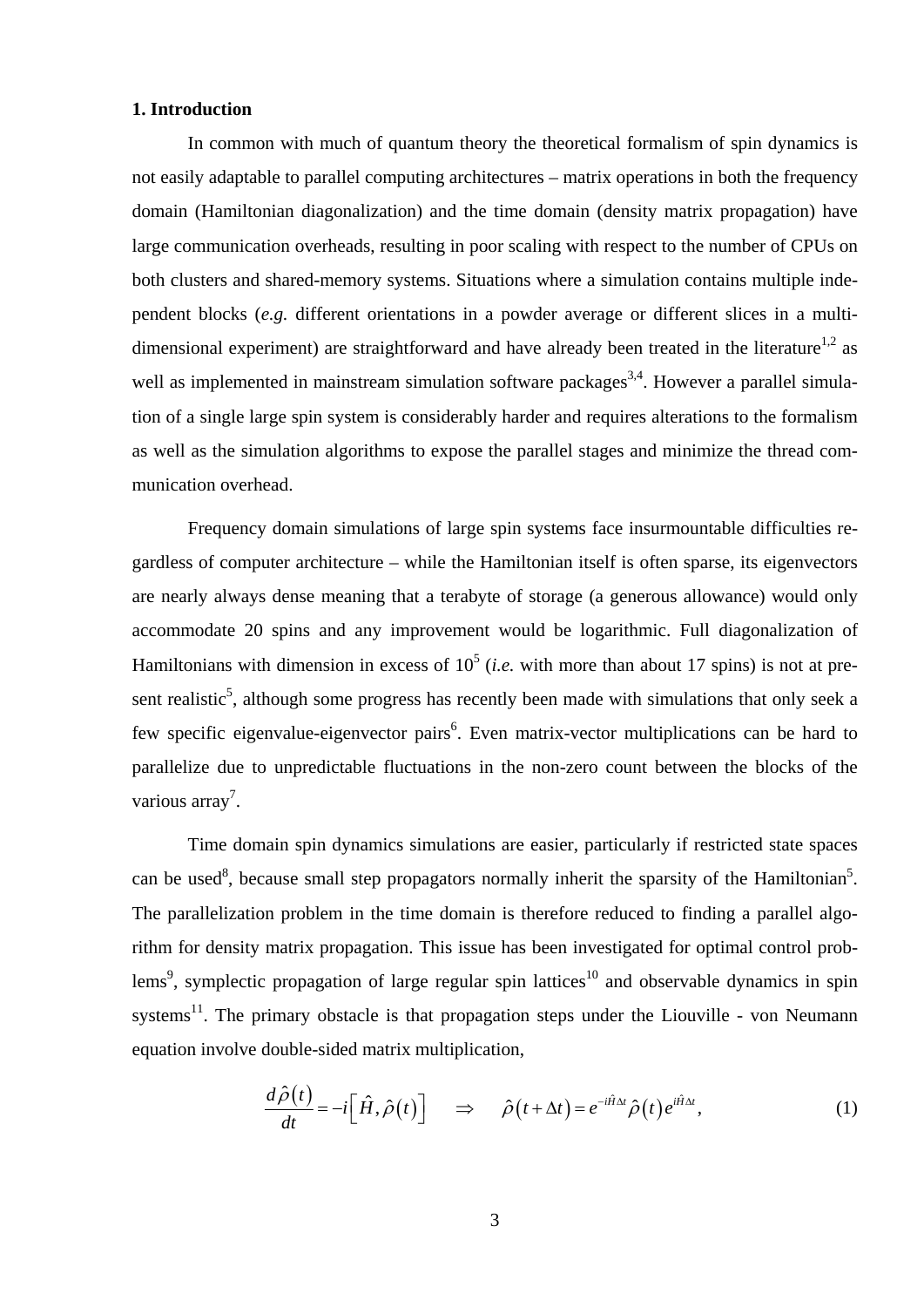and so every element of  $\rho(t + \Delta t)$  depends on every element of  $\rho(t)$ . This means that, even if elements of  $\rho(t + \Delta t)$  are evaluated in parallel, the entire  $\hat{\rho}(t)$  matrix has to be communicated to every node at each time step. This is an unacceptably large amount of communication – particularly on clusters, where the network bandwidth presents a bottleneck. Alternatively, the propagation step may be split using matrix factorizations (diagonalization $11$  and SVD $10$  have been suggested), but the factorizations are themselves expensive and difficult to parallelize.

 In the present paper we propose and evaluate several methods for density matrix propagation in parallel computing environments, such as clusters and graphics processing units. It is demonstrated that the large communication overhead associated with each propagation step in Equation (1) may be avoided and the simulation recast in a form that requires no inter-thread communication beyond distributing the initial condition and retrieving the final results from the worker nodes. Good scaling is demonstrated on a 128-core (16 nodes, 8 cores each) cluster.

#### **2. Computation, storage and communication overheads**

The physical nature of spin interactions requires the Hamiltonian of an *n*-spin system to have at most  $\left(n^2+3n\right)/2$  interactions:  $\left(n^2-n\right)/2$  bilinear couplings between different spins, *n* quadratic couplings of a spin to itself, and *n* couplings to the external magnetic field. In the most general case, each bilinear coupling involves six linearly independent spin operators (corresponding to the isotropic part and five irreducible components of the anisotropic part), each quadratic coupling involves five operators (quadrupolar interaction and zero-field splitting are traceless, but ZFS is not necessarily axial) and each Zeeman coupling involves three spin operators  $(\hat{L}_X, \hat{L}_Y)$  and  $\hat{L}_Z$ ). The upper bound for the number of linearly independent operators in the physically meaningful Hamiltonian of an *n*-spin system is therefore  $3n^2 + 5n$ . The fact that this number grows polynomially with the number of spins has profound algebraic and physical consequences elsewhere<sup>8,12</sup>, but in our current context it may be used to get an upper bound on the density of the matrices (the ratio of the number of non-zeros to the total number of elements) involved in numerical spin dynamics simulations. The resulting bounds may then be used to obtain asymptotic estimates on the storage, communication and computation requirements.

It may be seen by direct inspection that matrix representations of Cartesian spin operators  $(\hat{L}_x, \hat{L}_y, \hat{L}_z)$  and their binary direct products  $(2\hat{L}_x\hat{S}_x, 2\hat{L}_x\hat{S}_y, etc.)$  in the Pauli basis have at most one non-zero element per row, with the number of rows for an *n*-spin system being equal to  $\prod (2S_k + 1)$ , 1 *n*  $\prod (2S_k + 1)$ , where  $S_k$  is the total spin quantum number of the *k*-th spin. Of their possible *k* =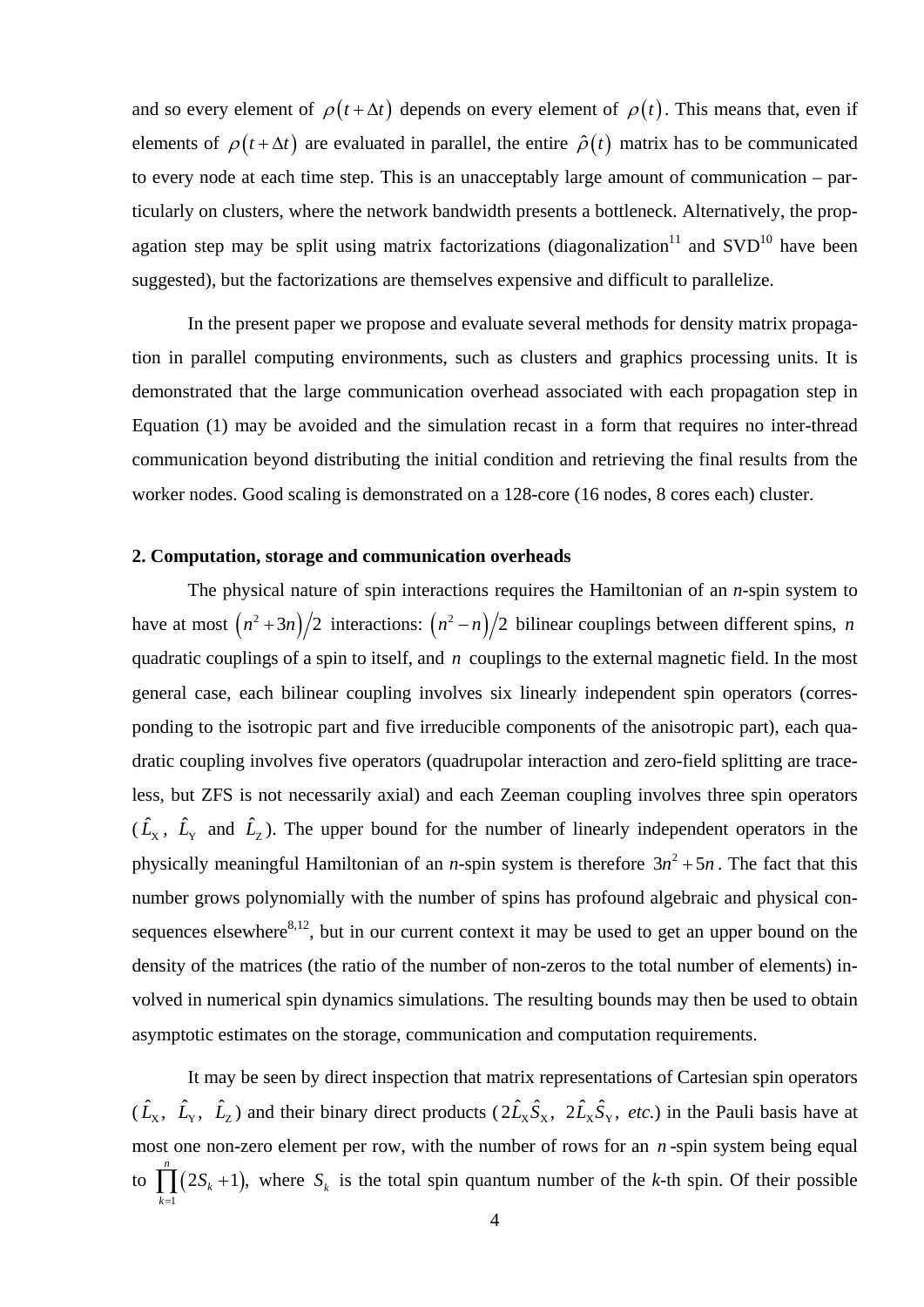combinations, the isotropic coupling operator  $\hat{L}_x \hat{S}_x + \hat{L}_y \hat{S}_y + \hat{L}_z \hat{S}_z$  has at most two, and each of the five second-rank irreducible spherical tensor operators have at most one (for  $\hat{T}_{2,\pm 2}$  and  $\hat{T}_{2,\pm 1}$ ) or two (for  $\hat{T}_{2,0}$ ) non-zeros per row. Taken together this yields an upper bound of  $4n^2 + 5n$  on the number of non-zeros per row (or column) of a spin Hamiltonian and the following upper bounds on the total number of non-zeros  $N_{\text{NZ}}$  and matrix density  $d_{\hat{\mu}}$ :

$$
N_{\rm NZ} \leq (4n^2 + 5n) \prod_{k=1}^n (2S_k + 1), \qquad d_{\hat{H}} \leq \frac{N_{\rm NZ}}{\left[\prod_{k=1}^n (2S_k + 1)\right]^2} = \frac{4n^2 + 5n}{\prod_{k=1}^n (2S_k + 1)}
$$
(2)

This bound on  $d_{\hat{\mu}}$  formally validates the common knowledge that spin operators are very sparse $^{13}$ , but adds the important statement that the sparsity of the Hamiltonian matrix increases *exponentially* with the number of spins. In a 20-spin system with  $S_k = 1/2$  and everything coupled to everything,  $d_{\hat{H}} \leq 0.00143$  – any possible Hamiltonian would be mostly zeros.

Importantly, the sparsity analysis presented above does not apply to the density matrix. In a typical solid state NMR spin system, for instance,  $\hat{\rho}$  becomes dense in the first few milliseconds of time evolution. The storage, computation and communication costs associated with the density matrix are therefore the same as for a general dense matrix. However, the cost of multiplication of  $\hat{\rho}$  by the Hamiltonian scales as  $O(d_{\hat{H}}N^3)$  with representation dimension *N* – considerably better than the  $O(N^3)$  cost of the dense matrix multiplication.

It is also easy to demonstrate that, for a well-chosen time step, the cost of multiplication by an exponential propagator has the same asymptotic scaling as the cost of multiplication by a Hamiltonian. Indeed, the multiplication by the exponential propagator may be expressed as

$$
e^{-i\hat{H}\Delta t}\hat{\rho} = \sum_{k=0}^{\infty} \frac{\left(-i\hat{H}\Delta t\right)^{k}}{k!} \hat{\rho} = \sum_{k=0}^{\infty} \frac{\left(-i\Delta t\right)^{k}}{k!} \left(\hat{H}\left(\hat{H}\ldots\left(\hat{H}\hat{\rho}\right)\right)\right).
$$
(3)

If the time step is chosen as  $\Delta t = ||\hat{H}||_{\infty}^{-1}$ , this series converges to machine precision in about 15 iterations meaning that only a fixed number of multiplications by the Hamiltonian is in practice required. The cost of the Hamiltonian infinity-norm calculation is  $O(N_{\text{NZ}})$  additions, which is negligible. The cost of forming and manipulating the Hamiltonian is similarly small compared to the cost of the same operations on the density matrix, but only if its sparsity is preserved.

From the reasoning above, we can conclude that the primary computation and communication cost of a time-domain spin dynamics simulation is associated with time propagation of the density matrix – the housekeeping costs associated with operators and propagators are negligible.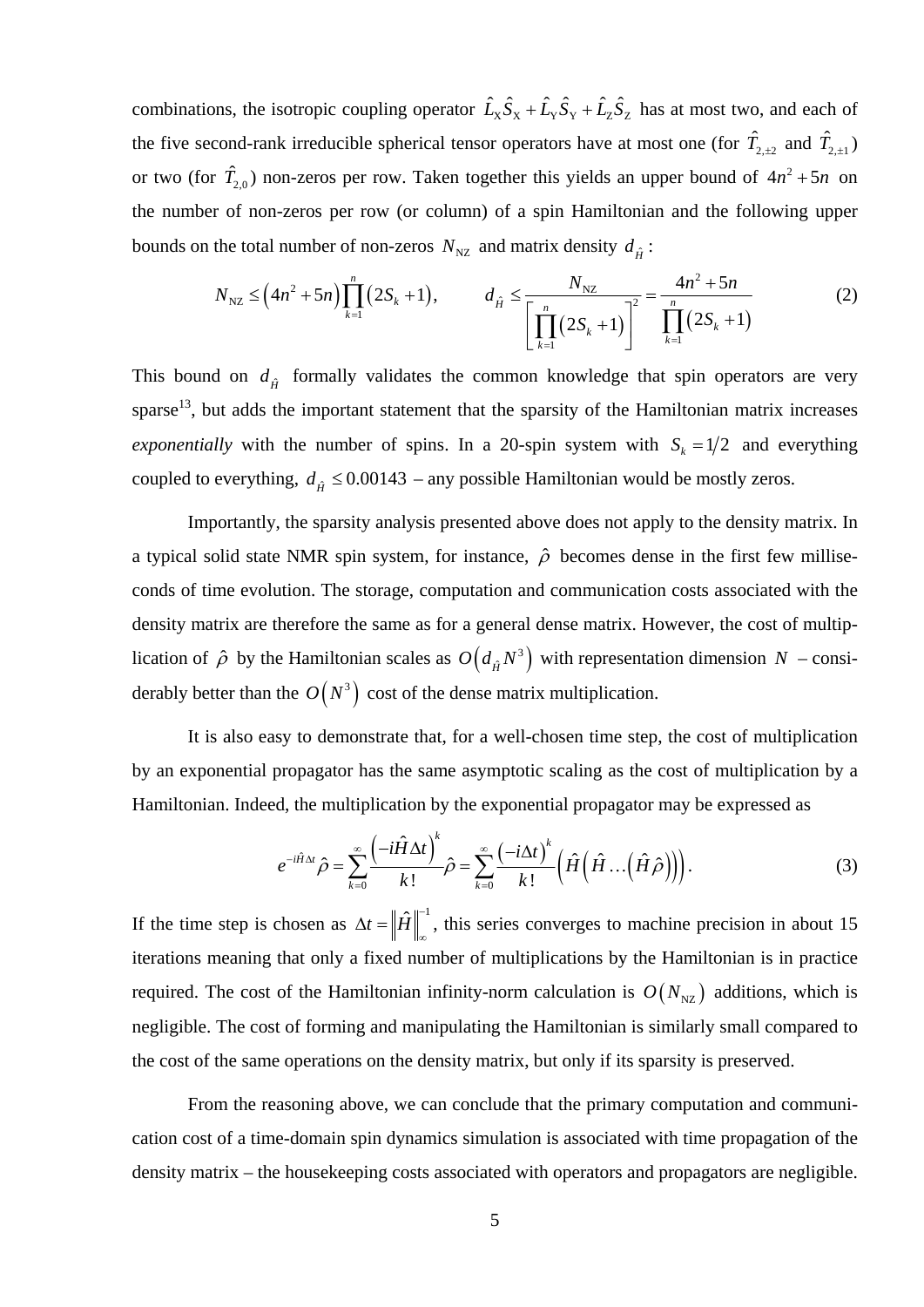In practice this means that Hamiltonians and propagators may be replicated without loss of efficiency on distributed computing systems with up to about  $1/d_{\hat{H}}$  worker nodes. The density matrix, however, clearly requires distributed storage and distributed operations; any inter-thread communication involving the density matrix must be kept to a minimum.

#### **3. Expectation value dynamics for a specific observable**

Parallel density matrix propagation as proposed by Skinner and  $Glaser<sup>11</sup>$  involves the density matrix expansion

$$
\hat{\rho} = \sum_{k} p_k |v_k\rangle\langle v_k| \tag{4}
$$

where  $|v_k\rangle$  is the *k*-th eigenvector of the density matrix and  $p_k$  is the corresponding eigenvalue. With this decomposition the calculation of expectation values is easy to parallelize with a relatively modest communication overhead:

$$
\langle \hat{A}(t) \rangle = \text{Tr} \Big[ \hat{A} e^{-i\hat{H}t} \hat{\rho}(0) e^{i\hat{H}t} \Big] = \sum_{k} p_k \text{Tr} \Big[ \hat{A} e^{-i\hat{H}t} |v_k(0) \rangle \langle v_k(0) | e^{i\hat{H}t} \Big] =
$$
  

$$
= \sum_{k} p_k \Big[ \langle v_k(0) | e^{i\hat{H}t} \Big] \hat{A} \Big[ e^{-i\hat{H}t} |v_k(0) \rangle \Big] = \sum_{k} p_k \langle v_k(t) | \hat{A} | v_k(t) \rangle
$$
 (5)

where the individual trajectories  $e^{-i\hat{H}t} |v_k(0)\rangle$  corresponding to different values of the index *k* are independent for the entire duration of the simulation and may be computed on different nodes. The elementary spin operators are always very sparse and the cost of supplying each node with  $\hat{H}$  and  $\hat{A}$  matrices is therefore acceptable. At each propagation step only the expectation values of  $\hat{A}$  need to be gathered and summed on the head node, with weights specified by  $\{p_k\}$ . Matrix exponentiation is not required because the elementary propagation step,

$$
\left|v_{k}\left(t+\Delta t\right)\right\rangle=e^{-i\hat{H}\Delta t}\left|v_{k}\left(t\right)\right\rangle,\tag{6}
$$

may be computed directly from  $\hat{H}$  and  $|v_k(t)\rangle$  using Krylov techniques that only use sparse matrix-vector multiplications<sup>14</sup>. The computational scaling of Equation  $(5)$  is therefore expected to be excellent.

 The expansion postulated in Equation (4) is only computationally affordable if the initial density matrix is diagonal in the current basis. If  $\hat{\rho}$  is not diagonal, two kinds of problems can potentially arise: some density matrices (for example  $\hat{\rho} = \hat{L}_+$ ) cannot be diagonalized because they are singular or near-singular, and some cannot be diagonalized because they are too large. The first problem has a simple solution – the singular value decomposition (SVD)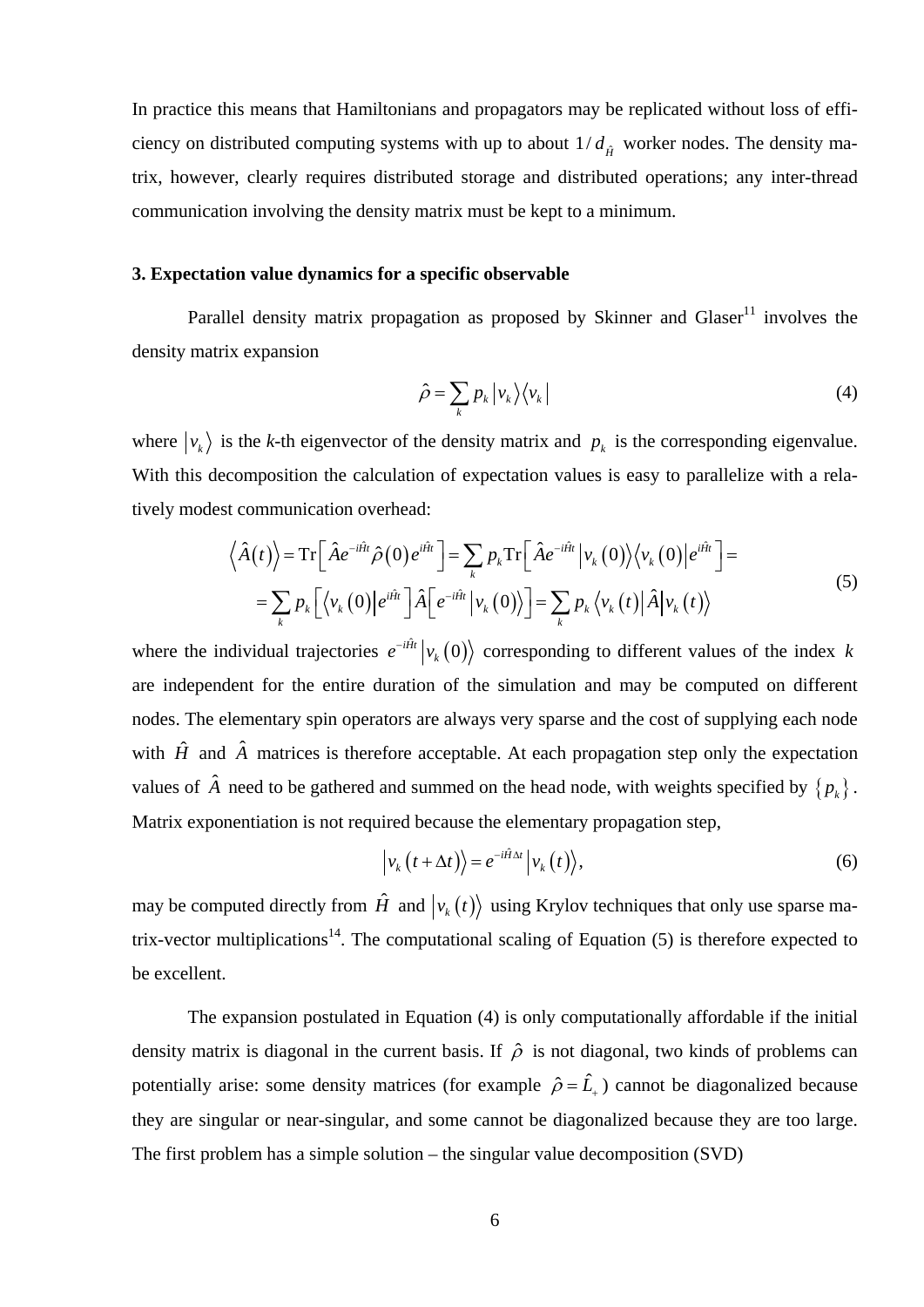$$
\hat{\rho} = \sum_{k} \sigma_{k} |u_{k}\rangle\langle v_{k}| \tag{7}
$$

exists for any matrix and may be used instead of diagonalization in Equation (4) with the corresponding modifications applied to Equation (5):

$$
\langle \hat{A}(t) \rangle = \text{Tr} \Big[ \hat{A} e^{-i\hat{H}t} \hat{\rho}(0) e^{i\hat{H}t} \Big] = \sum_{k} \sigma_{k} \text{Tr} \Big[ \hat{A} e^{-i\hat{H}t} |u_{k}(0) \rangle \langle v_{k}(0) | e^{i\hat{H}t} \Big] =
$$
  

$$
= \sum_{k} \sigma_{k} \Big[ \langle u_{k}(0) | e^{i\hat{H}t} \Big] \hat{A} \Big[ e^{-i\hat{H}t} |v_{k}(0) \rangle \Big] = \sum_{k} \sigma_{k} \langle u_{k}(t) | \hat{A} | v_{k}(t) \rangle
$$
 (8)

Because the left-side trajectory,  $\langle u_k(0)|e^{i\hat{H}t}$ , is no longer the conjugate of the right-side trajectory,  $e^{-i\hat{H}t} |v_k(0)\rangle$ , this doubles the amount of work compared to the formulation given by Skinner and Glaser<sup>11</sup> but avoids the problem of singular density matrices. In practical simulations the overall amount of work ends up being smaller because non-Hermitian density matrices are used to replace phase cycles, which are typically 8 to 16 simulations long. It is also often the case (particularly in weakly coupled spin systems) that the density matrix has many small singular values, which may be ignored altogether, thus reducing the amount of work in Equation (8).

While Equation (7) is in some ways an improvement on Equation (4), the matrix dimension problem still remains unsolved – for a sparse density matrix requiring  $O(N)$  doubles for storage both diagonalization and SVD need  $O(N^3)$  doubles to store the dense eigenvector arrays and  $O(N^3)$  multiplications to obtain them<sup>15</sup>. Both diagonalization and SVD are also notorious for their poor parallelization, large communication overheads, and numerical accuracy issues with the degenerate eigenvalue sets that are often encountered in magnetic resonance simulations. A sparse Cholesky factorization<sup>15</sup> for a suitably preconditioned density matrix,

$$
\hat{\rho} + 1 \|\hat{\rho}\| = LL^{\dagger} \qquad \Rightarrow \qquad \hat{\rho}(t) = e^{-i\hat{H}t} LL^{\dagger} e^{i\hat{H}t} - 1 \|\hat{\rho}\| = \left(e^{-i\hat{H}t} L\right) \left(e^{-i\hat{H}t} L\right)^{\dagger} - 1 \|\hat{\rho}\|,\tag{9}
$$

is similarly inefficient because it requires  $O(N^3)$  multiplications on the head node, and increases matrix density (even when one reorders for sparsity<sup>16</sup>) thus making communications more expensive.

In view of these difficulties, we propose an alternative decomposition which does not require any kind of matrix factorization and preserves the neat parallel structure of Equation (8):

$$
\hat{\rho} = \sum_{k} |\rho_k\rangle\langle\delta_k| \tag{10}
$$

where  $|\rho_k\rangle$  is the *k*-th column of the density matrix and  $|\delta_k\rangle$  is a vector with 1 in position *k* and zeros elsewhere. This formulation does not require any operations on the initial density matrix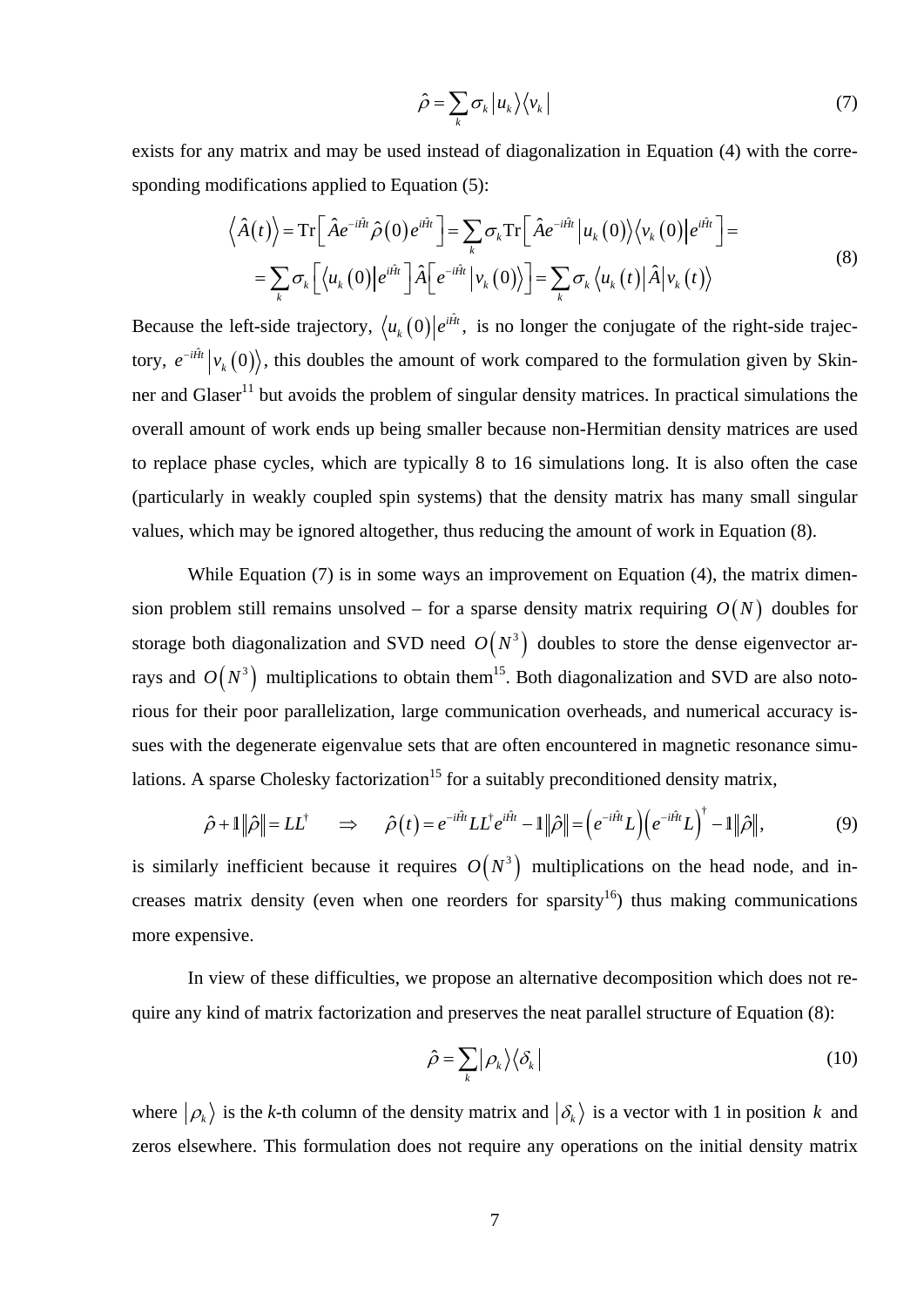beyond sending the columns to their allocated nodes at the start of the calculation. A similar argument to Equation (8) then gives the following expression for the observable:

$$
\langle \hat{A}(t) \rangle = \text{Tr} \Big[ \hat{A} e^{-i\hat{H}t} \hat{\rho}(0) e^{i\hat{H}t} \Big] = \sum_{k} \text{Tr} \Big[ \hat{A} e^{-i\hat{H}t} \Big| \rho_{k}(0) \rangle \langle \delta_{k}(0) \Big| e^{i\hat{H}t} \Big] =
$$
  

$$
= \sum_{k} \Big[ \langle \delta_{k}(0) \Big| e^{i\hat{H}t} \Big] \hat{A} \Big[ e^{-i\hat{H}t} \Big| \rho_{k}(0) \rangle \Big] = \sum_{k} \langle \delta_{k}(t) \Big| \hat{A} \Big| \rho_{k}(t) \rangle
$$
 (11)

The computational complexity of this formulation is identical to Equation  $(8)$  – two sets of vectors must be propagated at the worker nodes with no inter-thread communication apart from the negligible cost of sending the resulting observable  $\langle \delta_k(t) | \hat{A} | \rho_k(t) \rangle$  back to the head node.

## **Algorithm A:** expectation value dynamics for a specific observable

- Step 1: distribute the columns of the initial density matrix  $\langle \rho_k \rangle$ , the columns of the unit matrix  $\ket{\delta_k}$ , the Hamiltonian  $\hat{H}$ , and the observable operator  $\hat{A}$  to the worker nodes. If the step propagator  $\hat{P} = \exp(-i\hat{H}\Delta t)$  is available at the start of the calculation it may be supplied to the nodes instead of the Hamiltonian.
- Step 2: on each worker node *k* pre-allocate a dense array of zeros  $A^{(k)}$  for the storage of the local contribution to the observable dynamics trace.
- Step 3: on each worker node *k* propagate the local vectors and co-vectors through the prescribed number of time points and record their contribution to the observable dynamics:

$$
A^{(k)}(t_n) = \langle \delta_k(t_n) | \hat{A} | \rho_k(t_n) \rangle
$$

$$
| \rho_k(t_{n+1}) \rangle = \exp(-i\hat{H}\Delta t) | \rho_k(t_n) \rangle
$$

$$
| \delta_k(t_{n+1}) \rangle = \exp(-i\hat{H}\Delta t) | \delta_k(t_n) \rangle
$$

using matrix-vector multiplications if the exponential propagator had been supplied and Krylov propagation<sup>14</sup> if  $\exp(-i\hat{H}\Delta t)$  is not directly available or the Hamiltonian is time-dependent.

Step 4: collect the observable traces  $A^{(k)}$  from every worker node and add them up element-by-element to obtain the final observable dynamics trace.

The resulting algorithm inherits the primary advantage of the method proposed by Skinner and Glaser<sup>11</sup> – no inter-thread communication at the propagation stage – and also removes the need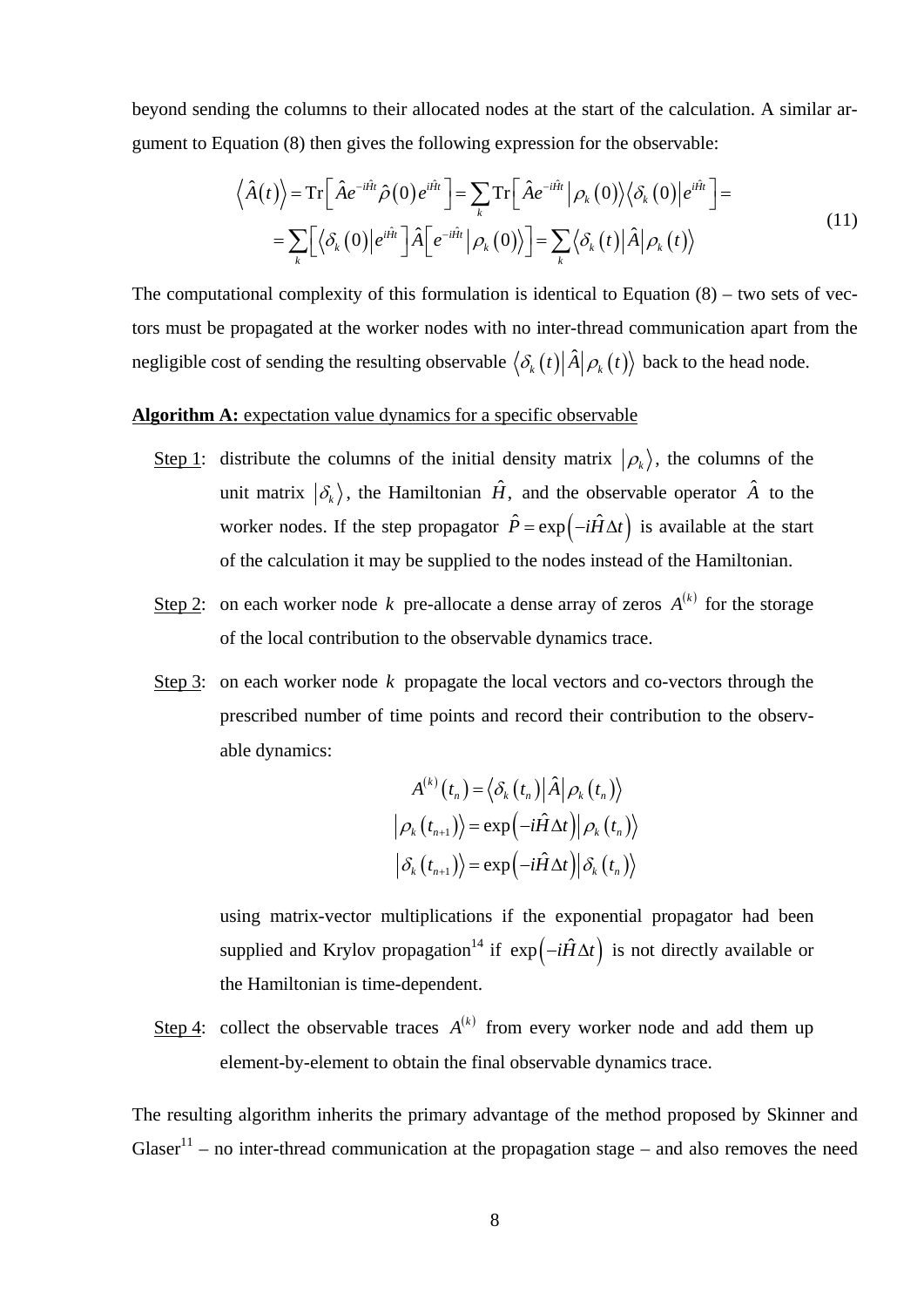to perform any kind of matrix factorization at the problem set-up stage. The head node only needs to compute the sum of the observable traces returned by the worker nodes.

#### **4. Final state calculation**

The situation where the final density matrix is required after a given evolution period is similar to the calculation of observable evolution discussed in the previous section:

$$
\hat{\rho}(t) = e^{-i\hat{H}t}\hat{\rho}(0)e^{i\hat{H}t} = \sum_{k} \left[ e^{-i\hat{H}t} \left| \rho_{k}(0) \right\rangle \right] \left[ \left\langle \delta_{k}(0) \right| e^{i\hat{H}t} \right] = \sum_{k} \left| \rho_{k}(t) \right\rangle \left\langle \delta_{k}(t) \right]
$$
(12)

The individual vectors  $|\rho_k\rangle$  and  $|\delta_k\rangle$  may be distributed to different worker nodes for processing and sent back to the head node at the end of the propagation (Figure 1).

#### **Algorithm B1:** final state calculation

- Step 1: distribute the columns of the initial density matrix  $\vert \rho_k \rangle$ , the columns of the unit matrix  $\langle \delta_k \rangle$ , and the Hamiltonian  $\hat{H}$  to the worker nodes. If the step propagator  $\hat{P} = \exp(-i\hat{H}\Delta t)$  is available at the start of the calculation, it may be supplied to the worker nodes instead of the Hamiltonian.
- Step 2: on each worker node *k* propagate the local vectors and co-vectors through the prescribed number of time points:

$$
\left|\rho_{k}\left(t_{n+1}\right)\right\rangle = \exp\left(-i\hat{H}\Delta t\right)\left|\rho_{k}\left(t_{n}\right)\right\rangle
$$

$$
\left|\delta_{k}\left(t_{n+1}\right)\right\rangle = \exp\left(-i\hat{H}\Delta t\right)\left|\delta_{k}\left(t_{n}\right)\right\rangle
$$

using matrix-vector multiplications if the exponential propagator had been supplied and Krylov propagation<sup>14</sup> if  $\exp(-i\hat{H}\Delta t)$  is not directly available or the Hamiltonian is time-dependent.

Step 3: collect the final vectors  $|\rho_k\rangle$  and  $|\delta_k\rangle$  from every worker node and reassemble the density matrix on the head node:

$$
\hat{\rho} = \sum_{k} \left| \rho_{k} \right\rangle \left\langle \delta_{k} \right|
$$

This algorithm is potentially less scalable because the head node has to perform more processing compared to the observable dynamics case – the cost of re-assembling the density matrix is  $O(N^2)$  multiplications. It does, however, have the same advantage of zero inter-thread communication at the propagation stage.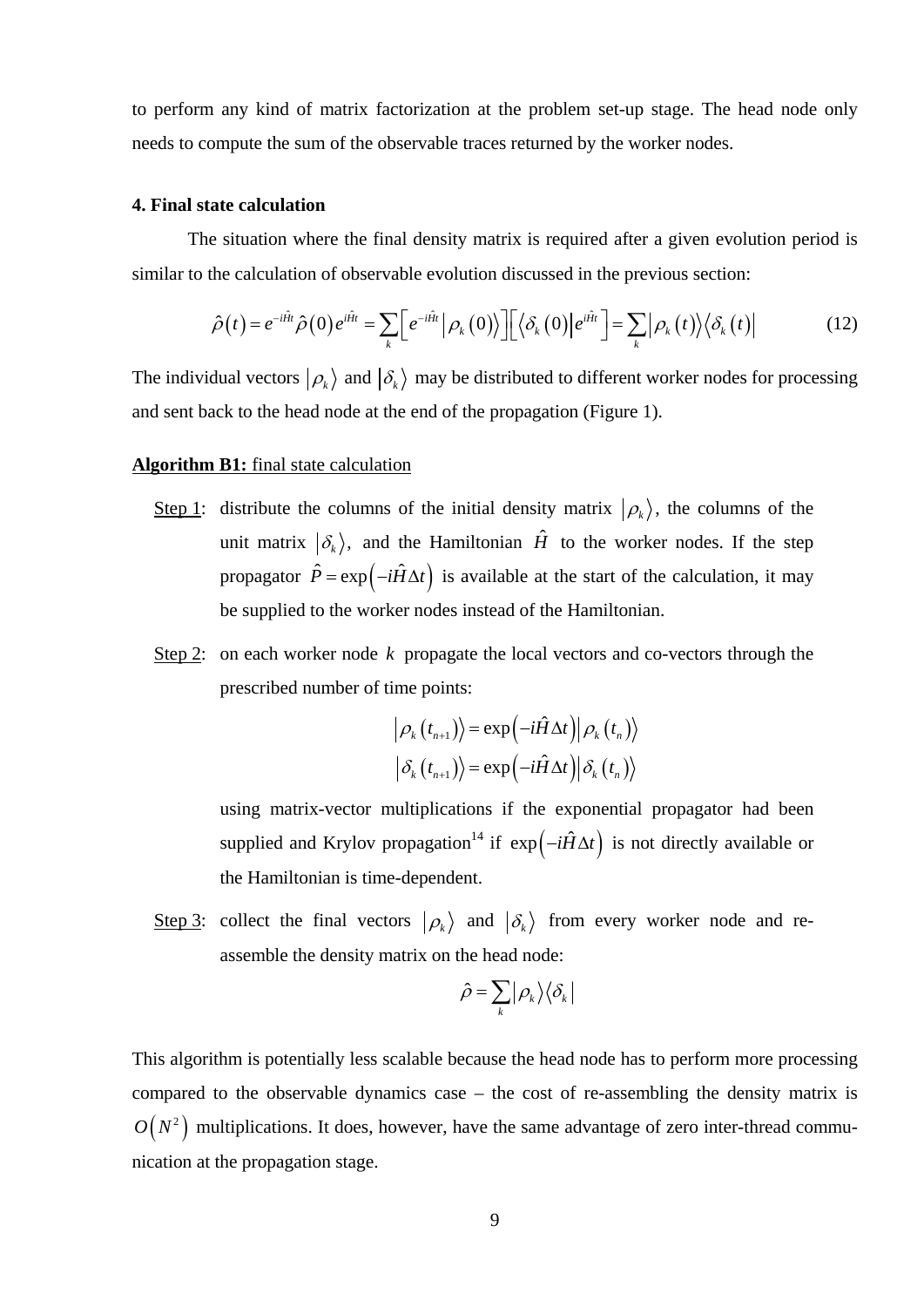For systems where the available communication bandwidth is large (*e.g.* shared-memory supercomputers) we would suggest a different algorithm which involves more communication but less head node processing. The basic idea is to re-order the multiplication operations in the repeated application of Equation (1) during time evolution calculations:

$$
\hat{\rho}(t_n) = \underbrace{\hat{P}_{\dots}\hat{P}}_{n}\hat{\rho}(0)\underbrace{\hat{P}^{\dagger}_{\dots}\hat{P}^{\dagger}}_{n} = \left[\underbrace{\hat{P}_{\dots}\hat{P}}_{n}\left[\underbrace{\hat{P}_{\dots}\hat{P}}_{n}\hat{\rho}(0)\right]^{\dagger}\right]^{\dagger}, \qquad \hat{P} = e^{-i\hat{H}\Delta t}
$$
\n(13)

Because the density matrix is always multiplied from the left the individual columns of  $\hat{\rho}(0)$ may be distributed to the worker nodes and there is no inter-thread communication during the evaluation of the inner square bracket in Equation (13). The Hermitian conjugate, however, presents a significant communication hurdle – the density matrix that was distributed column-wise between the worker nodes, and is likely to no longer be sparse, has to be transposed and redistributed. After that an identical propagation stage is carried out and the rows of the final density matrix are sent back to the head node.

## **Algorithm B2:** final state calculation

- Step 1: distribute the columns of the initial density matrix  $\vert \rho_k \rangle$  and the Hamiltonian  $\hat{H}$  to the worker nodes. If the step propagator  $\hat{P} = \exp(-i\hat{H}\Delta t)$  is available at the start of the calculation, it may be supplied to the worker nodes instead of the Hamiltonian.
- Step 2: on each node *k* propagate the local columns of the density matrix through the prescribed number of time points:

$$
\left|\rho_{k}\left(t_{n+1}\right)\right\rangle = \exp\left(-i\hat{H}\Delta t\right)\left|\rho_{k}\left(t_{n}\right)\right\rangle
$$

using matrix-vector multiplications if the exponential propagator had been supplied and Krylov propagation<sup>14</sup> if  $\exp(-i\hat{H}\Delta t)$  is not directly available or the Hamiltonian is time-dependent.

- Step 3: re-distribute the density matrix row-wise between the worker nodes and conjugate-transpose each row on receipt to make a column.
- Step 4: on each node *k* propagate the local columns of the density matrix through the prescribed number of time points:

$$
\left|\rho_{k}\left(t_{n+1}\right)\right\rangle = \exp\left(-i\hat{H}\Delta t\right)\left|\rho_{k}\left(t_{n}\right)\right\rangle
$$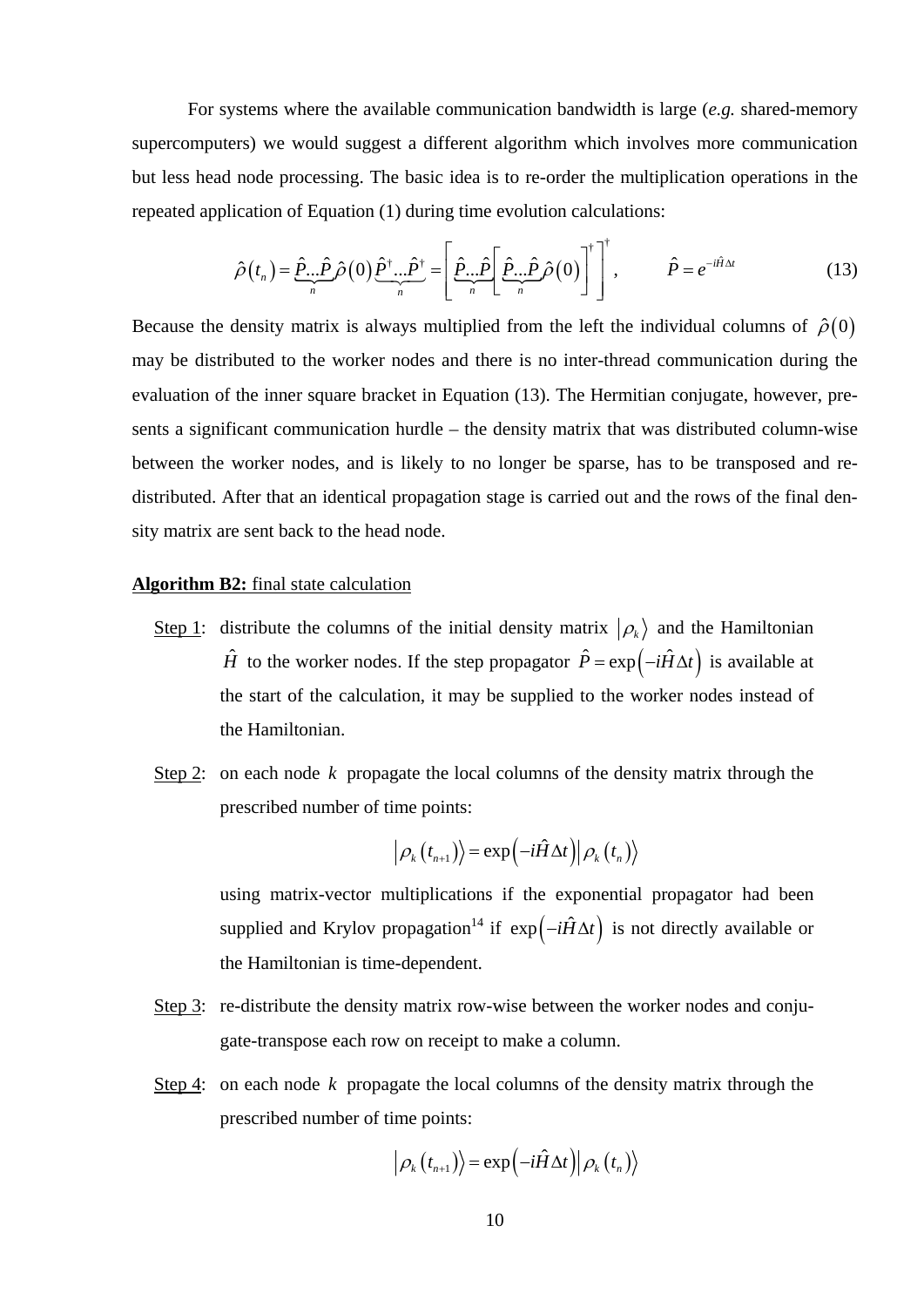using matrix-vector multiplications if the exponential propagator had been supplied and Krylov propagation<sup>14</sup> if  $\exp(-i\hat{H}\Delta t)$  is not directly available or the Hamiltonian is time-dependent.

Step 5: collect the columns of the density matrix on the head node and conjugatetranspose the result to obtain the final density matrix.

Step 3 in this algorithm is communication-intensive and Step 5 is potentially memory-intensive on the head node – the matrix transpose operation requires a lot of random memory access, unless the matrix is stored as a sparse array<sup>16</sup>. However, on shared-memory architectures this may be preferred to the more memory-intensive Algorithm B1.

#### **5. Performance data and summary**

Table 1 gives wall clock execution times for the three parallelization methods presented in this paper on a *Matlab* cluster with 128 Intel Nehalem cores (16 nodes, 8 cores each) and 1.09 TB of RAM, provisioned from the Amazon EC2 cloud service. The numbers refers to the simulation of the detection period in a pulse-acquire NMR experiment (exact calculation with a 4096×4096 density matrix) on the 12-spin system of 3-phenylmethylene-1H,3H-naphtho-[1,8 c,d]-pyran-1-one<sup>17</sup> at 14.1 Tesla. In each case 35,378 time steps were taken (corresponding to 0.2) seconds of physical time), with  $\Delta t \approx ||\hat{H}_1||^{-1}$  $\Delta t \approx \left\| \hat{H}_1 \right\|^{-1}$ , where  $\hat{H}_1$  is the rotating frame Hamiltonian. All simulations were carried out using version 1.0.959 of the *Spinach* library<sup>5</sup> (the source code, including the simulations discussed in this paper, is available at http://spindynamics.org).

The algorithms show satisfactory scaling all the way to 128 cores. This scaling is perfectly linear up to the node size (8 cores), but starts slowing down from 16 cores onwards due to the network communication overhead, with a factor of 2 increase in the node count yielding approximately a factor of 1.5 increase in the simulation speed. Because the node interconnect on Amazon EC2 cloud is 100BASE-TX Ethernet, these numbers should be viewed as pessimistic – typical HPC interconnects are much faster.

Of the two final state evaluation methods, the split propagation method (Algorithm B1) outperforms the double transpose method (Algorithm B2) by about 40%. This is likely a consequence of its smaller communication requirements – the split propagation method does not have the intermediate synchronization step. The calculation of observables (Algorithm A) involves an extra matrix multiplication per step compared to the final state calculation, but shows the best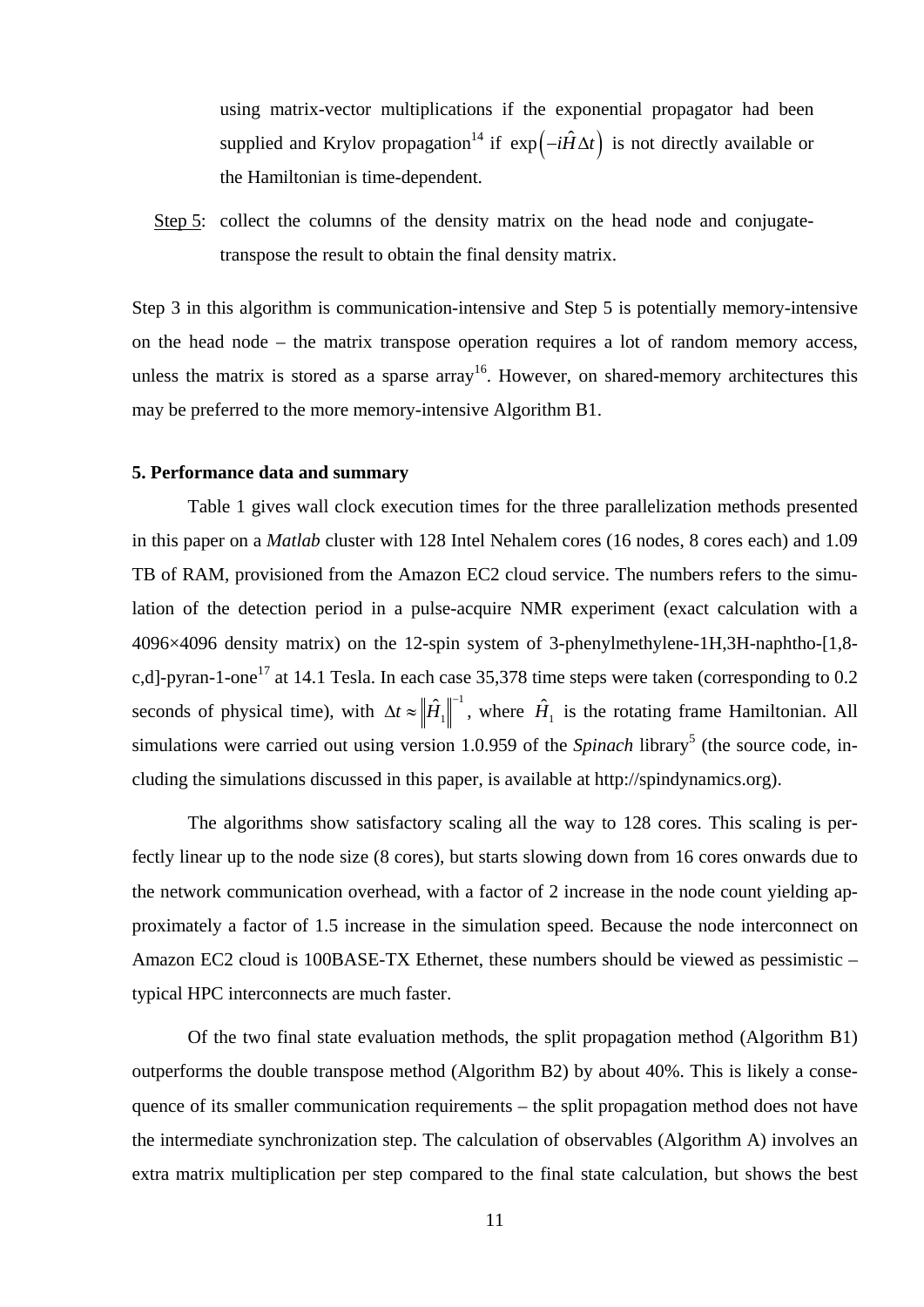scaling because its communication requirements are minimal. All attempts to use density matrix factorizations (diagonalization from Equation (4), SVD from Equation (7), Cholesky factorization both with and without reordering for sparsity) as a way of splitting the propagation problem have led to much slower algorithms. It is clear that all forms of density matrix factorizations must be avoided and thus Equation (10) is the best way forward.

Magnetic resonance simulations have another frequently occurring calculation type where the full density matrix is stored at each step. Despite putting considerable effort into the matter, we were unable to find a way of parallelizing this trajectory calculation in a way that would exhibit acceptable scaling on either clusters or shared-memory systems – the number of density matrices to be communicated over the interconnect equals the number of time steps, meaning that communication becomes a major bottleneck. Another problem is memory: calculation of the full system trajectory for the example simulation described above would require a terabyte of storage. Significant compression may be achieved by using difference encoding (the difference from the previous density matrix may be stored, rather than the full density matrix, at each step), but the communication overhead of a trajectory calculation is still unacceptably large and further work is certainly required in this direction.

In summary, we found that it is possible to cast the density matrix propagation problem in a way that avoids inter-thread communication and thus enables large-scale parallel processing. To achieve satisfactory scaling on systems with 8 or more processor cores density matrix factorizations (diagonalization, singular value decomposition and Cholesky factorization were attempted in this work) must be avoided. This is possible (Equations (10) and (11) demonstrate the procedure) and enables efficient parallel calculation of final states and observable dynamics on supercomputers with up to 128 processor cores in our test calculations.

## **Acknowledgements**

The authors are grateful to Tom Skinner, Steffen Glaser and Stef Salvini for helpful discussions. The project is funded by the EPSRC (EP/F065205/1, EP/H003789/1) and supported by the Oxford e-Research Centre.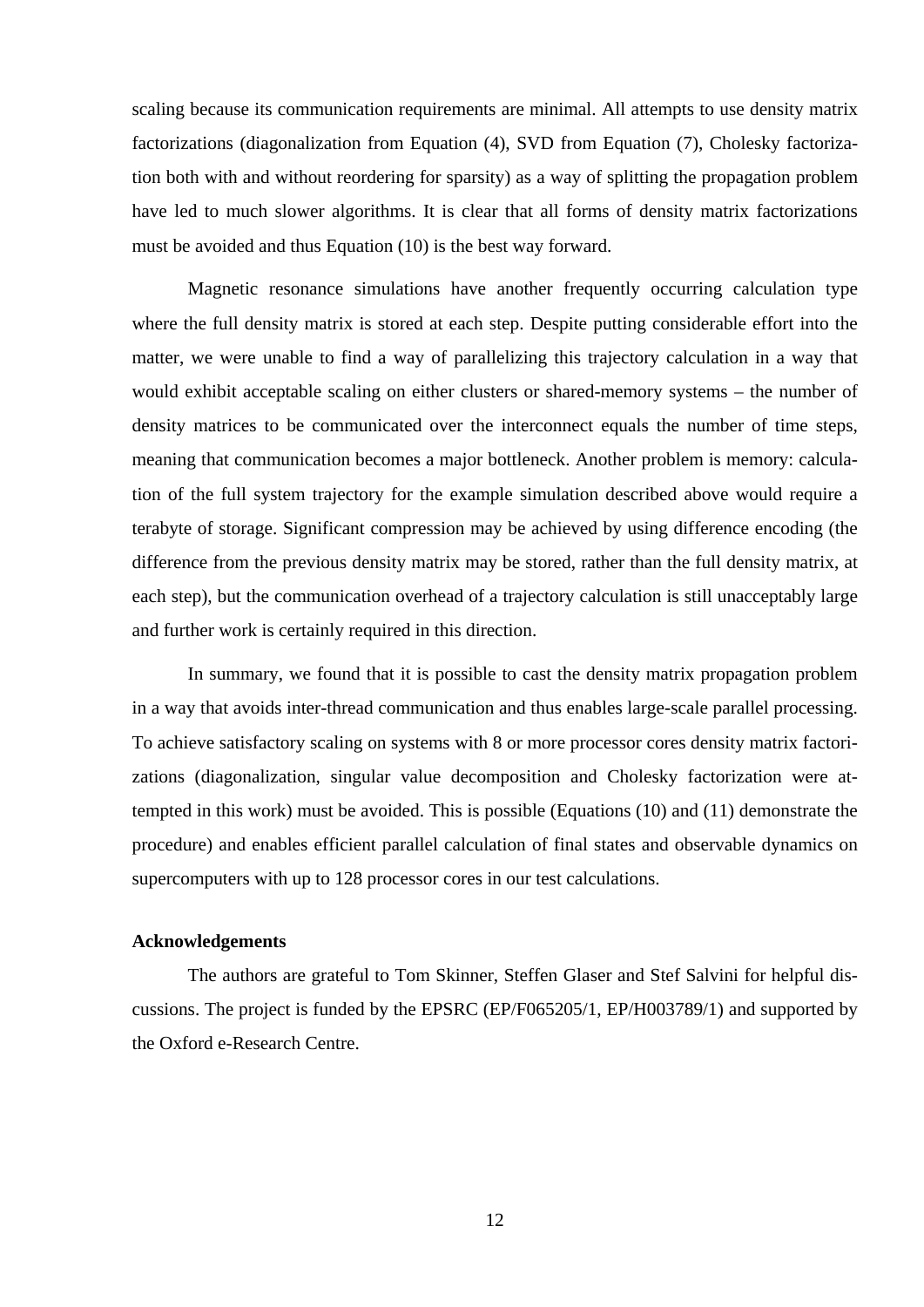#### **References**

- (1) V. Y. Orekhov, V. A. Jaravine, *Progr. NMR Spec.* **2011**, *59*, 271-292.
- (2) J. H. Kristensen, I. Farnan, *J. Magn. Reson.* **2003**, *161*, 183-190.
- (3) Z. Tosner, R. Andersen, N. C. Nielsen, T. Vosegaard, *SIMPSON (version 3.1)*, 2011.
- (4) M. Veshtort, R. G. Griffin, *J. Magn. Reson.* **2006**, *178*, 248-282.
- (5) I. Kuprov, H. J. Hogben, M. Krzystyniak, G. T. P. Charnock, P. J. Hore, *J. Magn. Reson.* **2011**, *208*, 179-194.
- (6) A. Weiße, H. Fehske, in *Computational many-particle physics*; Springer: 2008; Vol. 739, p 529-544.
- (7) A. Buluc, J. R. Gilbert, in *Proceedings of the 37th International Conference on Parallel Processing*; IEEE: 2008, p 503-510.
- (8) A. Karabanov, I. Kuprov, G. T. P. Charnock, A. v. d. Drift, L. J. Edwards, W. Köckenberger, *J. Chem. Phys.* **2011**, *135*, 084106.
- (9) T. Gradl, A. Sporl, T. Huckle, S. J. Glaser, T. Schulte-Herbruggen, *Lect. Notes Comp. Sc.* **2006**, *4128*, 751-762.
- (10) C. H. Woo, P. W. Ma, *Phys. Rev. E* **2009**, *79*.
- (11) T. Skinner, S. Glaser, *Phys. Rev. A* **2002**, *66*.
- (12) I. Kuprov, N. Wagner-Rundell, P. J. Hore, *J. Magn. Reson.* **2007**, *189*, 241-250.
- (13) R. S. Dumont, S. Jain, A. Bain, *J. Chem. Phys.* **1997**, *106*, 5928-5936.
- (14) M. Hochbruck, C. Lubich, *SIAM J. Numer. Anal.* **1997**, *34*, 1911-1925.
- (15) G. H. Golub, C. F. Van Loan, *Matrix computations*; 3rd ed.; Johns Hopkins University Press, 1996.
- (16) J. R. Gilbert, C. Moler, R. Schreiber, *SIAM J. Mat. Anal. Appl.* **1992**, *13*, 333-356.
- (17) P. N. Penchev, N. M. Stoyanov, M. N. Marinov, *Spectrochim. Acta A* **2011**, *78*, 559-565.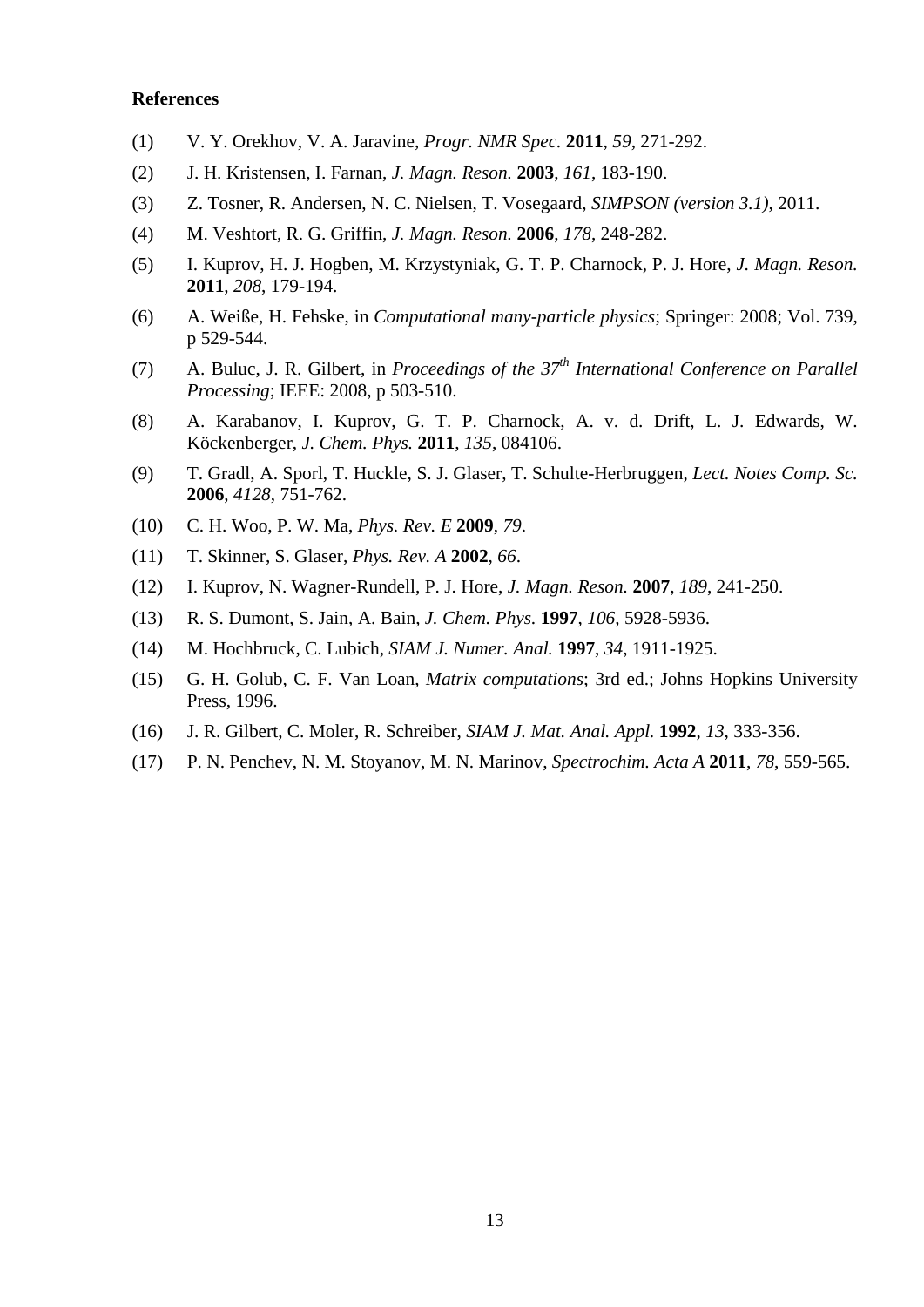# **Figure captions**

- Figure 1. Schematic illustration of the split propagation method (Algorithm B1) for the evaluation of final state. The density matrix is factorized according to Equations (4), (7) or (10), the two factors are sliced and propagated independently. The matrix is reassembled at the head node at the end of the calculation. The best performance is in practice achieved with Equation (10) that avoids computationally expensive factorizations.
- **Figure 2.** Schematic illustration of the double transpose method (Algorithm B2) for the evaluation of final state. The density matrix is sliced and propagated under the left side propagator, then transposed, redistributed and propagated under the right side propagator. Compared to the split propagation method, this algorithm requires less processing the head node, but has greater communication requirements.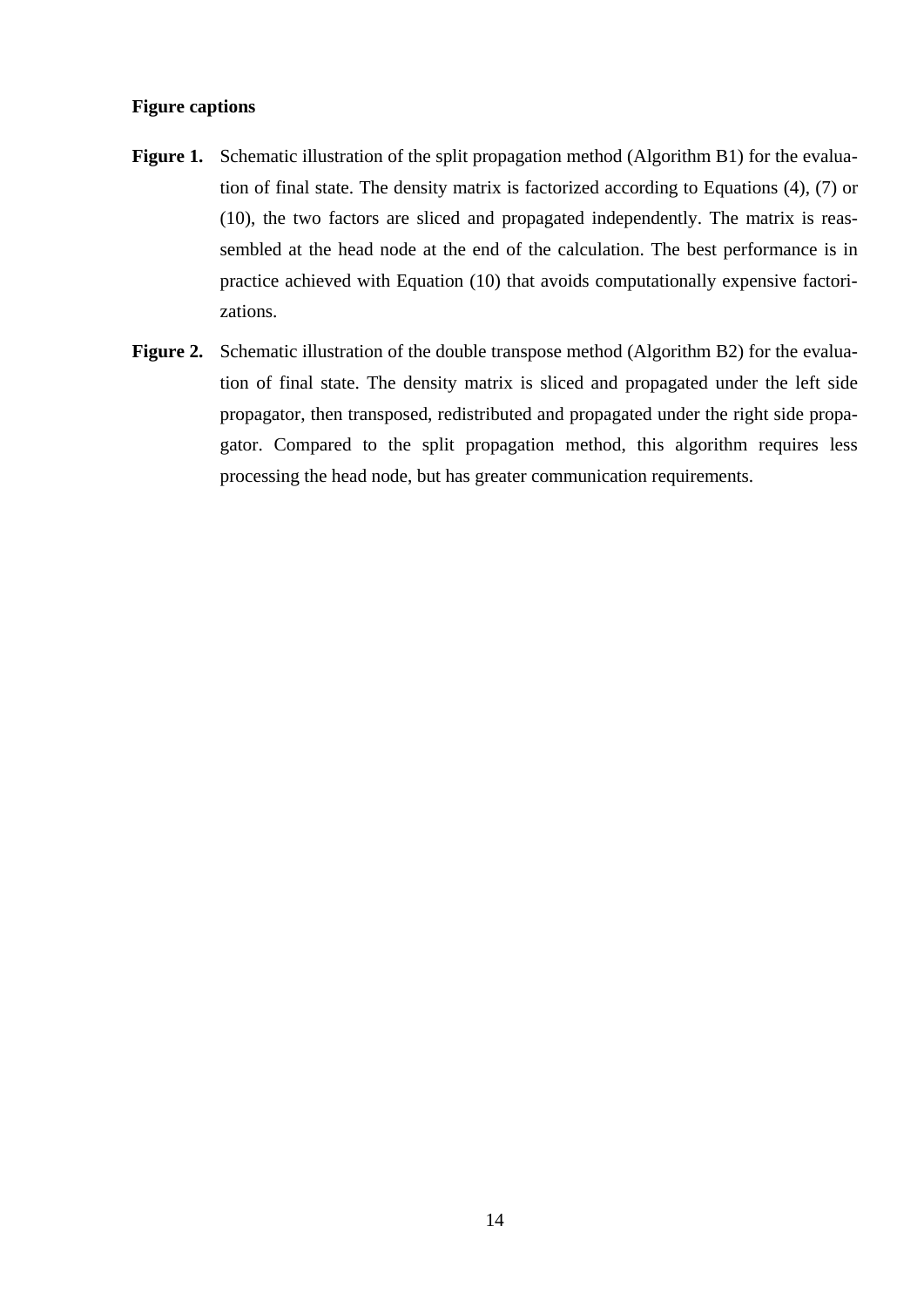| Number of CPU         | Time steps per wall clock second |               |               |
|-----------------------|----------------------------------|---------------|---------------|
| cores                 | Algorithm A                      | Algorithm B1  | Algorithm B2  |
|                       | (observable)                     | (final state) | (final state) |
|                       | 1.2                              | 3.1           | 1.9           |
| $\mathcal{D}_{\cdot}$ | 2.5                              | 6.2           | 3.7           |
|                       | 4.9                              | 12.5          | 7.4           |
| 8                     | 9.9                              | 25.1          | 14.8          |
| 16                    | 18.9                             | 49.7          | 29.8          |
| 32                    | 29.4                             | 72.7          | 48.1          |
| 64                    | 48.4                             | 112.8         | 78.6          |
| 128                   | 68.0                             | 151.7         | 110.9         |

**Table 1.** Scaling behaviour of the parallel propagation algorithms.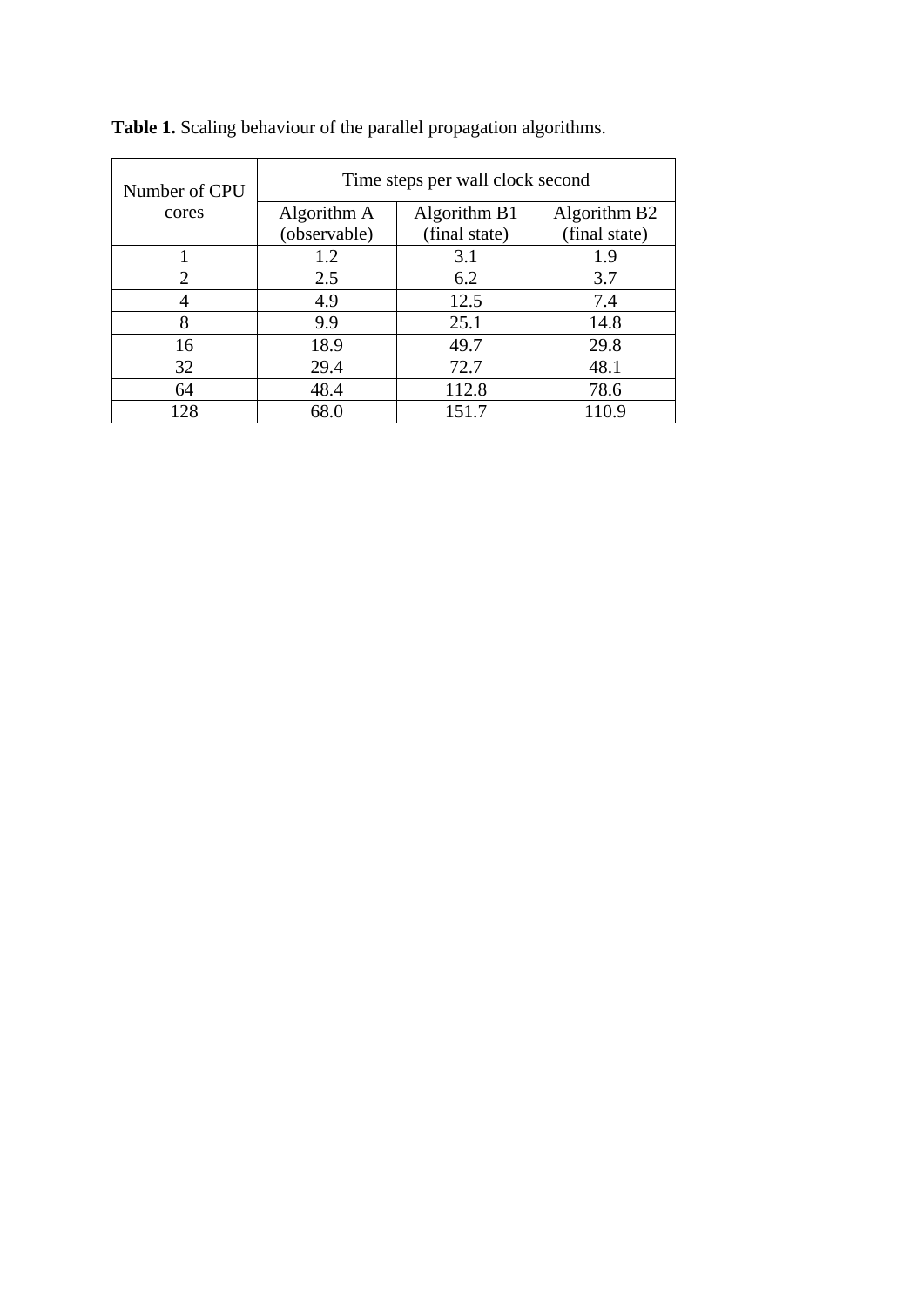